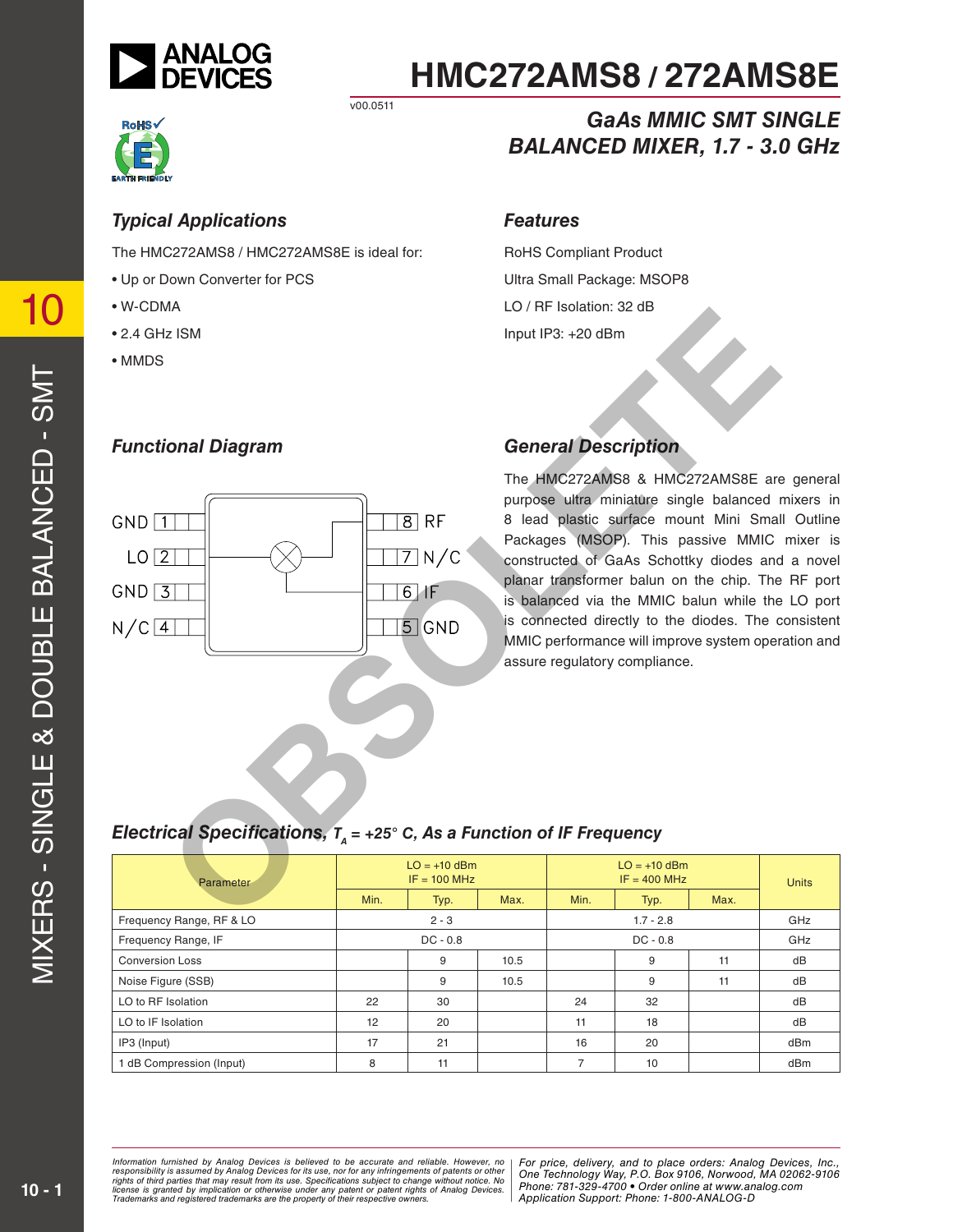



*Conversion Gain vs. Temperature @ LO = +10 dBm Isolation @ LO = +10 dBm* 



*Conversion Gain vs. LO Drive Return Loss @ LO = +10 dBm*



*Conversion Gain vs. IF Frequency*



# **HMC272AMS8 / 272AMS8E**

# *GaAs MMIC SMT SINGLE BALANCED MIXER, 1.7 - 3.0 GHz*





*IF Bandwidth @ LO = +10 dBm vs. Conversion Gain & Return Loss*



mation furnished by Analog Devices is believed to be accurate and reliable. However, no | For price, delivery, and to place orders: Analog Devices, Inc.,<br>onsibility is assumed by Analog Devices for its use, nor for any inf *pressult from its use. Specifications subject to change without notice. No*<br>ation or otherwise under any patent or patent rights of Analog Devices Phone: 781-329-4700 • Order online at ww *e* the property of their respective owners. **Application Support: Phone: 1-8** *Information furnished by Analog Devices is believed to be accurate and reliable. However, no*  responsibility is assumed by Analog Devices for its use, nor for any infringements of patents or other<br>rights of third parties that may result from its use. Specifications subject to change without notice. No<br>license is gr

*Phone: 781-329-4700 • Order online at www.analog.com Application Support: Phone: 1-800-ANALOG-D*

10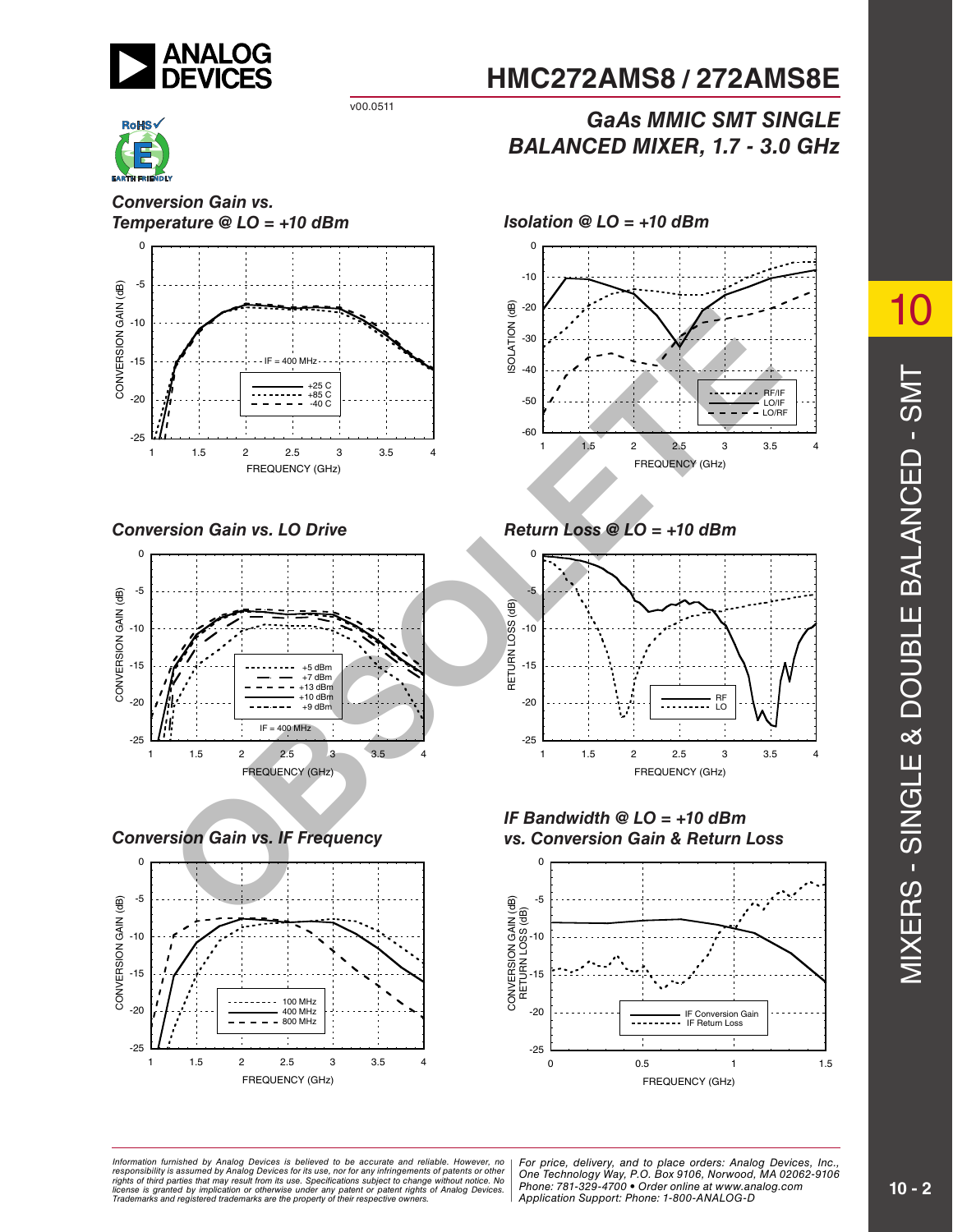

v02.0801



#### *Input IP3 vs. LO Drive*



*Input IP2 vs. LO Drive*



*Input IP3 vs. Temperature @ LO = +10 dBm*



**HMC272AMS8 / 272AMS8E**

*BALANCED MIXER, 1.7 - 3.0 GHz*

*GaAs MMIC SMT SINGLE*

*P1dB vs. Temperature @ LO = +10 dBm*

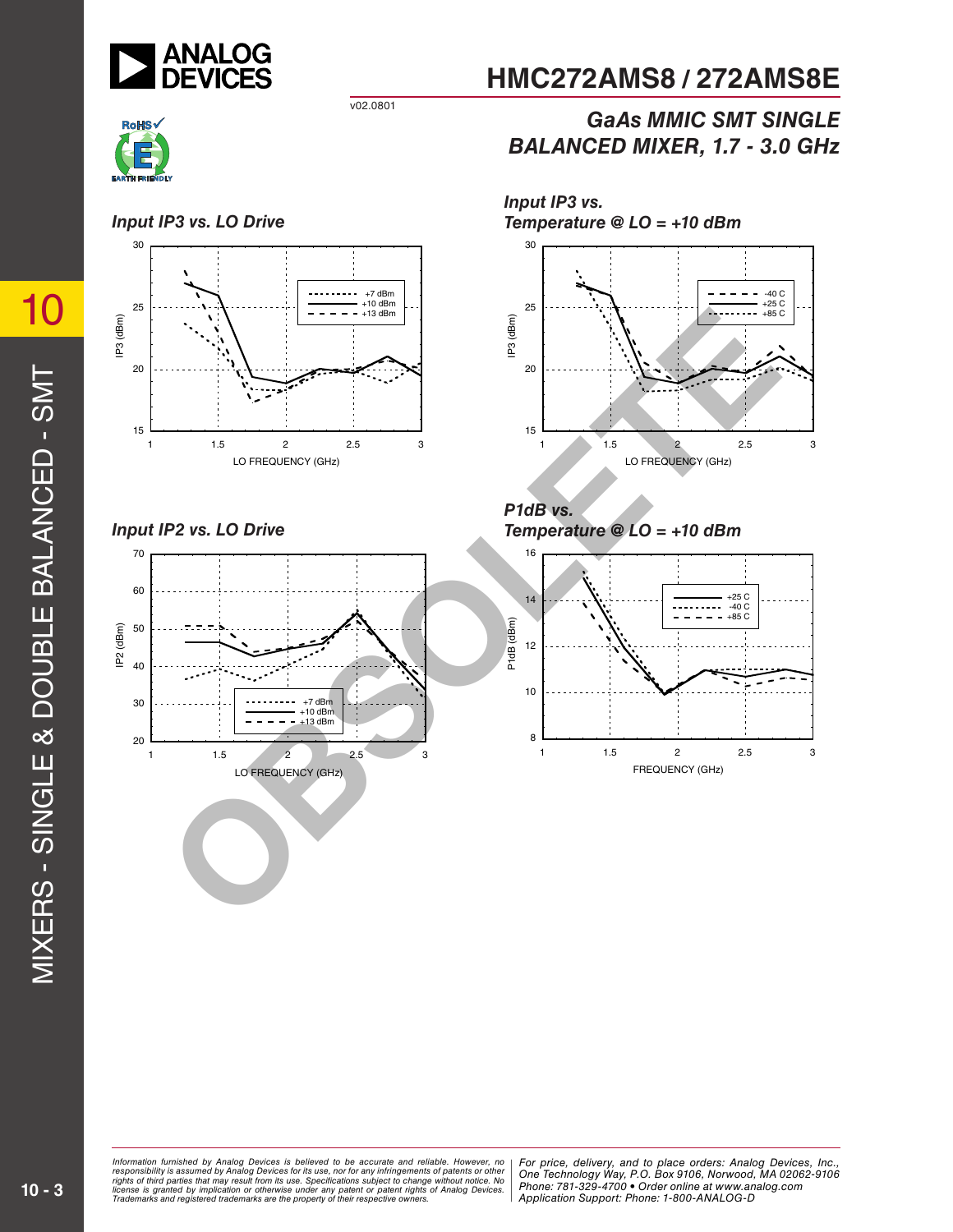



#### *MxN Spurious Outputs Harmonics of LO*

|                                              |                              |                                      | nLO                                                 |     |                |  |                                                                         |              |                 | nLO Spur at RF Port |
|----------------------------------------------|------------------------------|--------------------------------------|-----------------------------------------------------|-----|----------------|--|-------------------------------------------------------------------------|--------------|-----------------|---------------------|
| m <sub>RF</sub>                              | $\mathbf{0}$                 | 1                                    | $\overline{2}$                                      | 3   | $\overline{4}$ |  | LO Frequency (GHz)                                                      | $\mathbf{1}$ | $\overline{2}$  | 3                   |
| $\mathbf 0$                                  | XX                           | $-11$                                | $-6$                                                | 5   | 19             |  | 1.5                                                                     | 37           | 14              | 36                  |
| 1                                            | $\overline{7}$               | 0                                    | 37                                                  | 27  | 38             |  | 1.7                                                                     | 35           | $12^{\circ}$    | 37                  |
| $\overline{c}$                               | 53                           | 64                                   | 62                                                  | 46  | 72             |  | 1.9                                                                     | 35           | 13 <sup>°</sup> | 43                  |
| $\mathbf{3}$                                 | 83                           | $>85$                                | >85                                                 | >85 | >85            |  | 2.1                                                                     | 43           | 16              | 42                  |
| $\overline{4}$                               | >85                          | >85                                  | >85                                                 | >85 | >85            |  | 2.3                                                                     | 36           | 19              | 37                  |
|                                              | $RF = 2.6$ GHz $@ -10$ dBm   |                                      |                                                     |     |                |  | 2.5                                                                     | 29           | 23              | 36                  |
|                                              | $LO = 2.2$ GHz $@ +13$ dBm   | All values in dBc relative to the IF |                                                     |     |                |  | $LO = +10$ dBm<br>Values in dBc below input LO level measured at the RF |              |                 |                     |
| RF / IF Input                                |                              |                                      | <b>Absolute Maximum Ratings</b><br>$+13$ dBm        |     |                |  |                                                                         |              |                 |                     |
| <b>LO Drive</b><br>$+27$ dBm                 |                              |                                      | ELECTROSTATIC SENSITIVE I<br>OBSERVE HANDLING PRECA |     |                |  |                                                                         |              |                 |                     |
| <b>Storage Temperature</b><br>-65 to +150 °C |                              |                                      |                                                     |     |                |  |                                                                         |              |                 |                     |
|                                              | <b>Operating Temperature</b> |                                      | -40 to +85 $^{\circ}$ C                             |     |                |  |                                                                         |              |                 |                     |
|                                              | <b>ESD Sensitivity (HBM)</b> |                                      | Class 1A                                            |     |                |  |                                                                         |              |                 |                     |
|                                              |                              |                                      |                                                     |     |                |  |                                                                         |              |                 |                     |

# **HMC272AMS8 / 272AMS8E**

# *GaAs MMIC SMT SINGLE BALANCED MIXER, 1.7 - 3.0 GHz*

|                    | nLO Spur at RF Port |                 |    |    |  |  |
|--------------------|---------------------|-----------------|----|----|--|--|
| LO Frequency (GHz) |                     | 2               | 3  |    |  |  |
| 1.5                | 37                  | 14              | 36 | 41 |  |  |
| 1.7                | 35                  | 12 <sup>°</sup> | 37 | 48 |  |  |
| 1.9                | 35                  | 13              | 43 | 49 |  |  |
| 2.1                | 43                  | 16              | 42 | 49 |  |  |
| 2.3                | 36                  | 19              | 37 | 49 |  |  |
| 2.5                | 29                  | 23              | 36 | 50 |  |  |

Values in dBc below input LO level measured at the RF port.

#### *Absolute Maximum Ratings*

| RF / IF Input                | $+13$ dBm               |
|------------------------------|-------------------------|
| <b>LO Drive</b>              | $+27$ dBm               |
| <b>Storage Temperature</b>   | $-65$ to $+150$ °C      |
| <b>Operating Temperature</b> | -40 to +85 $^{\circ}$ C |
| <b>ESD Sensitivity (HBM)</b> | Class 1A                |

#### ELECTROSTATIC SENSITIVE DEVICE OBSERVE HANDLING PRECAUTIONS

10

mation rurnished by Analog Devices is believed to be accurate and reliable. However, more **religion, Alpha Road, MA 01824**<br>onsibility is assumed by Analog Devices for its use, nor for any infringements of patents or other *pressult from its use. Specifications subject to change without notice. No*<br>ation or otherwise under any patent or patent rights of Analog Devices Phone: 781-329-4700 • Order online at ww *e* the property of their respective owners. **Application Support: Phone: 1-8** Information furnished by Analog Devices is believed to be accurate and reliable. However, no<br>responsibility is assumed by Analog Devices for its use, nor for any infringements of patents or other<br>rights of third parties th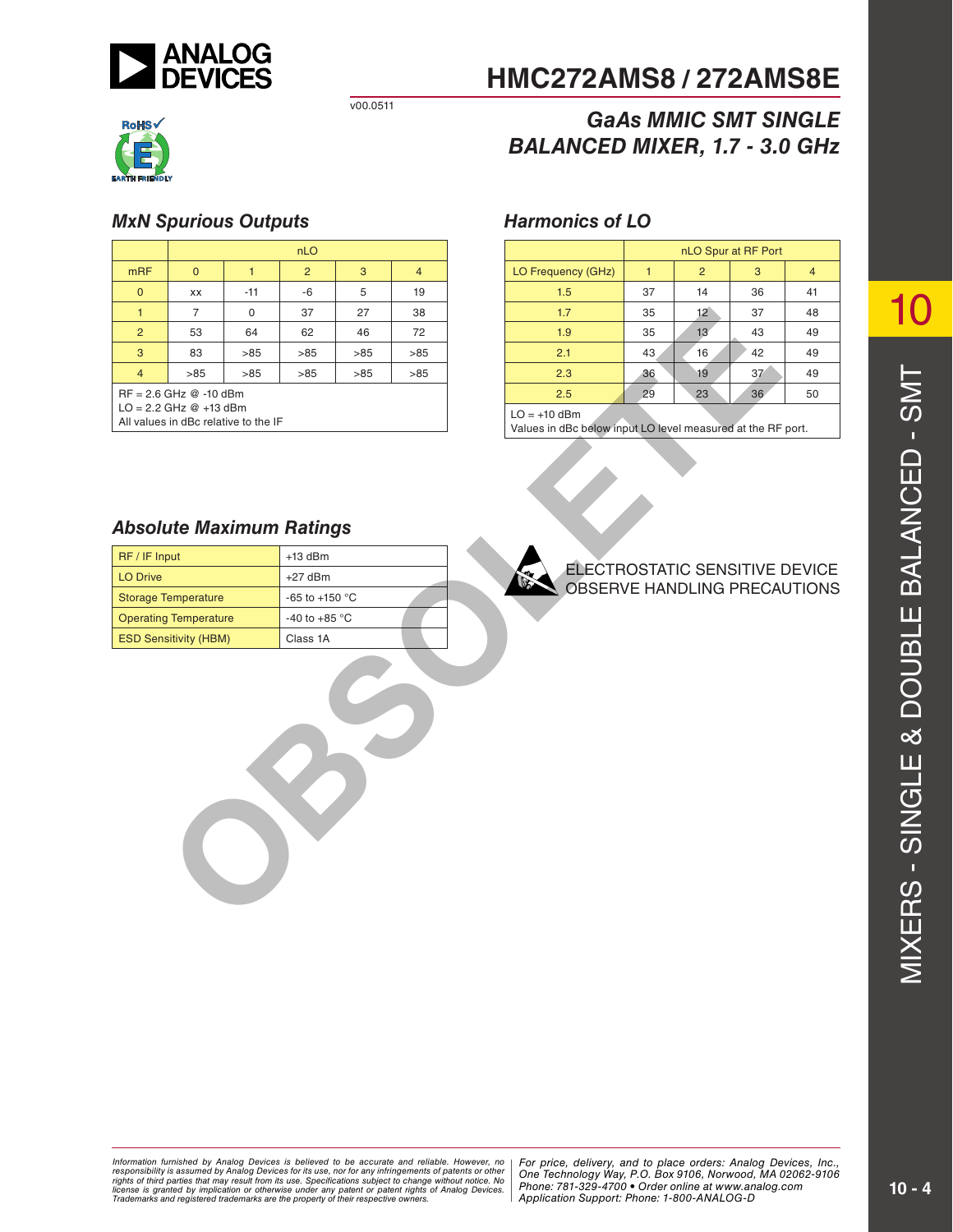

# **HMC272AMS8 / 272AMS8E**

## *GaAs MMIC SMT SINGLE BALANCED MIXER, 1.7 - 3.0 GHz*

### *Outline Drawing*







1. LEADFRAME MATERIAL: COPPER ALLOY

- 2. DIMENSIONS ARE IN INCHES [MILLIMETERS].
- $\beta$  DIMENSION DOES NOT INCLUDE MOLDFLASH OF 0.15mm PER SIDE.
- $\mathbb{A}$  dimension does not include moldflash of 0.25mm PER SIDE.
- 5. ALL GROUND LEADS MUST BE SOLDERED TO PCB RF GROUND.

## *Package Information*

| <b>Part Number</b> | <b>Package Body Material</b>                       | <b>Lead Finish</b> | <b>MSL Rating</b>     | Package Marking <sup>[3]</sup> |
|--------------------|----------------------------------------------------|--------------------|-----------------------|--------------------------------|
| HMC272AMS8         | Low Stress Injection Molded Plastic                | Sn/Pb Solder       | $MSL1$ <sup>[1]</sup> | <b>H272A</b><br><b>XXXX</b>    |
| HMC272AMS8E        | RoHS-compliant Low Stress Injection Molded Plastic | 100% matte Sn      | $MSL1$ <sup>[2]</sup> | <b>H272A</b><br><b>XXXX</b>    |

[1] Max peak reflow temperature of 235 °C

[2] Max peak reflow temperature of 260 °C

[3] 4-Digit lot number XXXX

mation rurnished by Analog Devices is believed to be accurate and reliable. However, more **religion, Alpha Road, MA 01824**<br>onsibility is assumed by Analog Devices for its use, nor for any infringements of patents or other *pressult from its use. Specifications subject to change without notice. No*<br>ation or otherwise under any patent or patent rights of Analog Devices Phone: 781-329-4700 • Order online at ww *e* the property of their respective owners. **Application Support: Phone: 1-8** Information furnished by Analog Devices is believed to be accurate and reliable. However, no<br>responsibility is assumed by Analog Devices for its use, nor for any infringements of patents or other<br>rights of third parties th

10